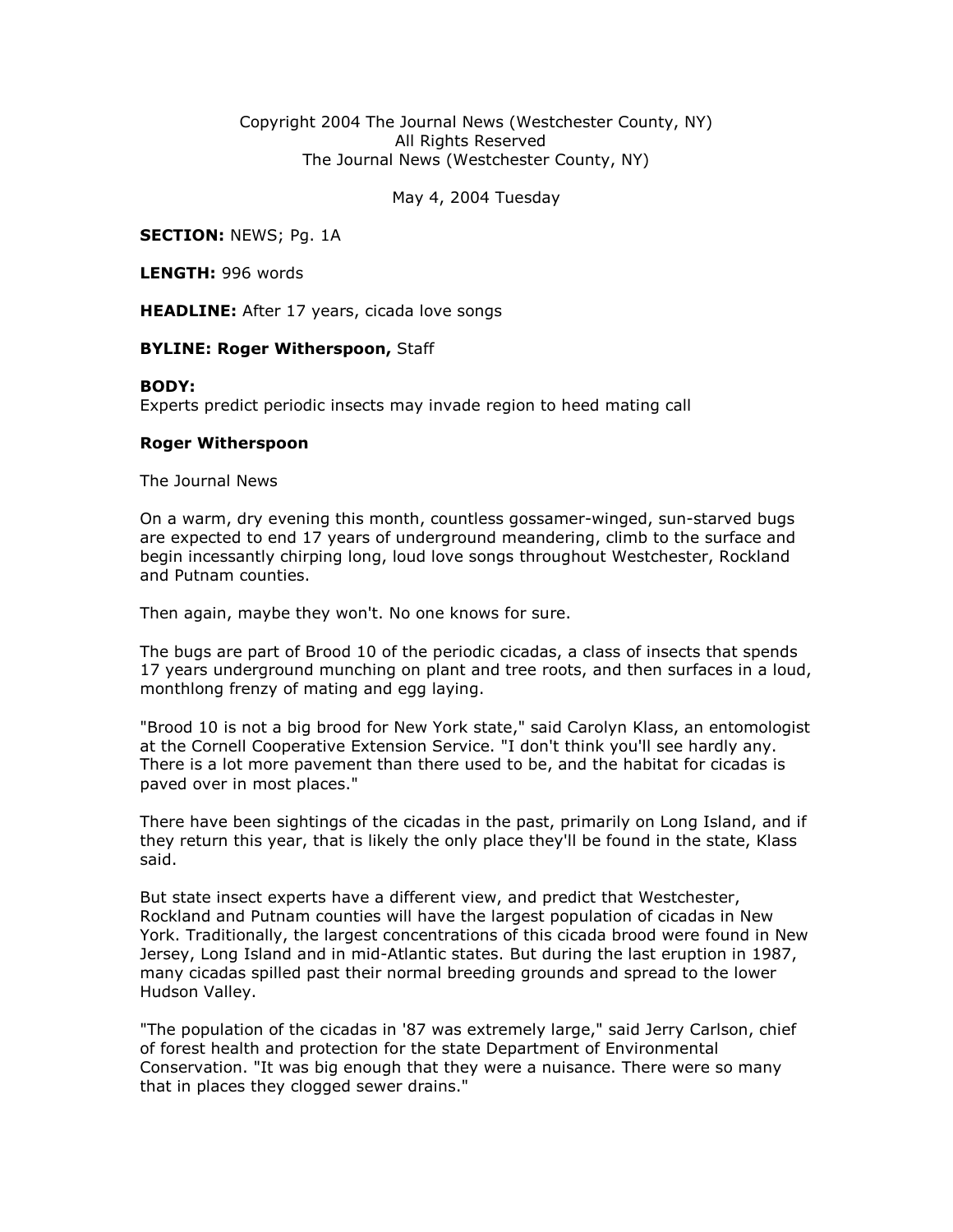Because of the brood's size, Carlson said, "if wind dispersal is any factor, the offspring could have expanded their range."

Warming trends documented by the Department of Agriculture also could broaden the Brood 10 cicadas' boundaries over time.

The 1987 cicadas spilled well past their traditional boundaries, with a few of the males were spotted screaming their love songs from the tops of trees as far north as Saratoga.

"I was living in Rockland County at the time," said Beth Herr, senior curator at the Ward Pound Ridge Reservation, "and I remember driving, along the New York Thruway and the sound around the highway was so loud that you could hear it above the sound of the cars."

Periodic cicadas are unusual insects because of their extremely long development stages. It is the extended underground period that distinguishes Brood 10 from the "dog day cicadas," which come out annually during the hot waning days of August.

"This one species comes out every 17 years, and all they think about is sex," Herr said. "They don't even have mouth parts for eating."

The bugs burrow out of the ground at the base of trees and shrubs, and then slowly shed their larval skin to reveal their gossamer wings. "The process takes about five hours from beginning to end," Herr said, "and you can watch them change from this pink creature with wings folded up to a light brown as the colors fill in."

The males then climb up trees and sing to attract the flying females who are seeking mates. "When they come out, they are hanging from just about every tree, like Christmas ornaments," said Doug Allen, entomologist at the State University of New York, College of Environmental Science and Forestry in Syracuse. "It's amazing to see, and the noise is horrendous!"

Anthony Miserandino, the principal of Bronxville High School, recalled running into the frenetic insects in Cumberland County 17 years ago. "They are just a nuisance," he said. "If you go biking, you are likely to swallow one. They just covered the ground, and you see them all over in clumps. It's like the place is littered with confetti."

Bronxville, like many high schools, traditionally holds graduation outside at the end of June, but the cicadas should have returned underground by then. They live only two or three weeks after emerging from the ground in mid-May, and they die soon after mating. When the eggs hatch, the larvae fall and burrow into the ground, where they remain for the next 17 years.

"But we do have a contingency plan to use the auditorium in case of bad weather or cicadas," Miserandino said.

At one time, periodic cicadas were not that unusual. But many broods, which erupt in the same general region at the end of each cycle, fell victim to agricultural practices and development pressures.

"Originally, there were 17 broods, and somewhere in the country one brood would be